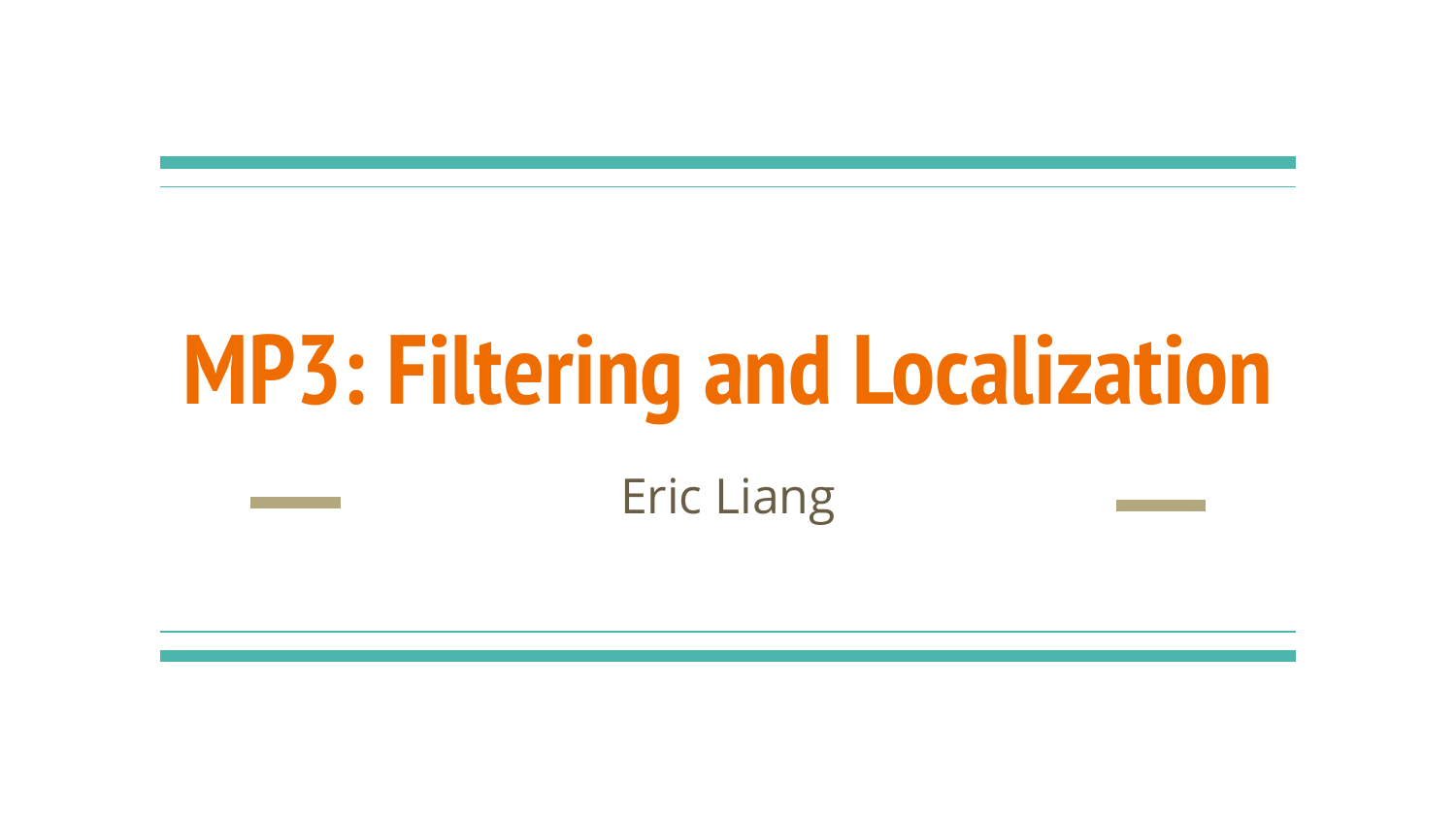#### **Overview**

- Demo due 4/8/2021, Report due 4/9/2021
- 3 Written Questions, 4 Implementation Questions
- Written Questions:
	- Bayes Filter
	- Particle Filter
	- MP0 Revisited
- Implementation Questions
	- Number of Particles
	- Sensor Limit
	- Environment
	- Sensor Model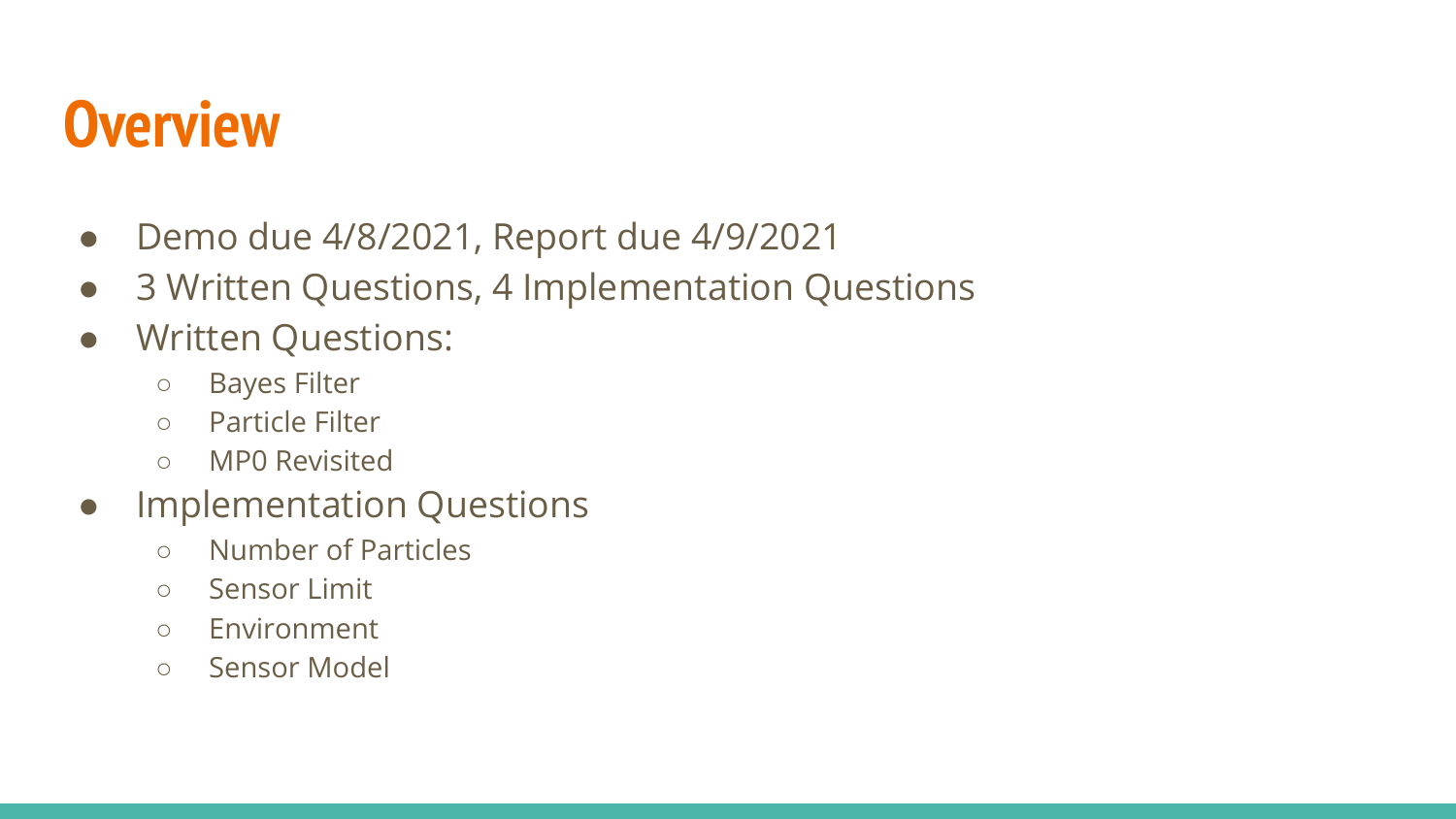#### **Module Architecture**

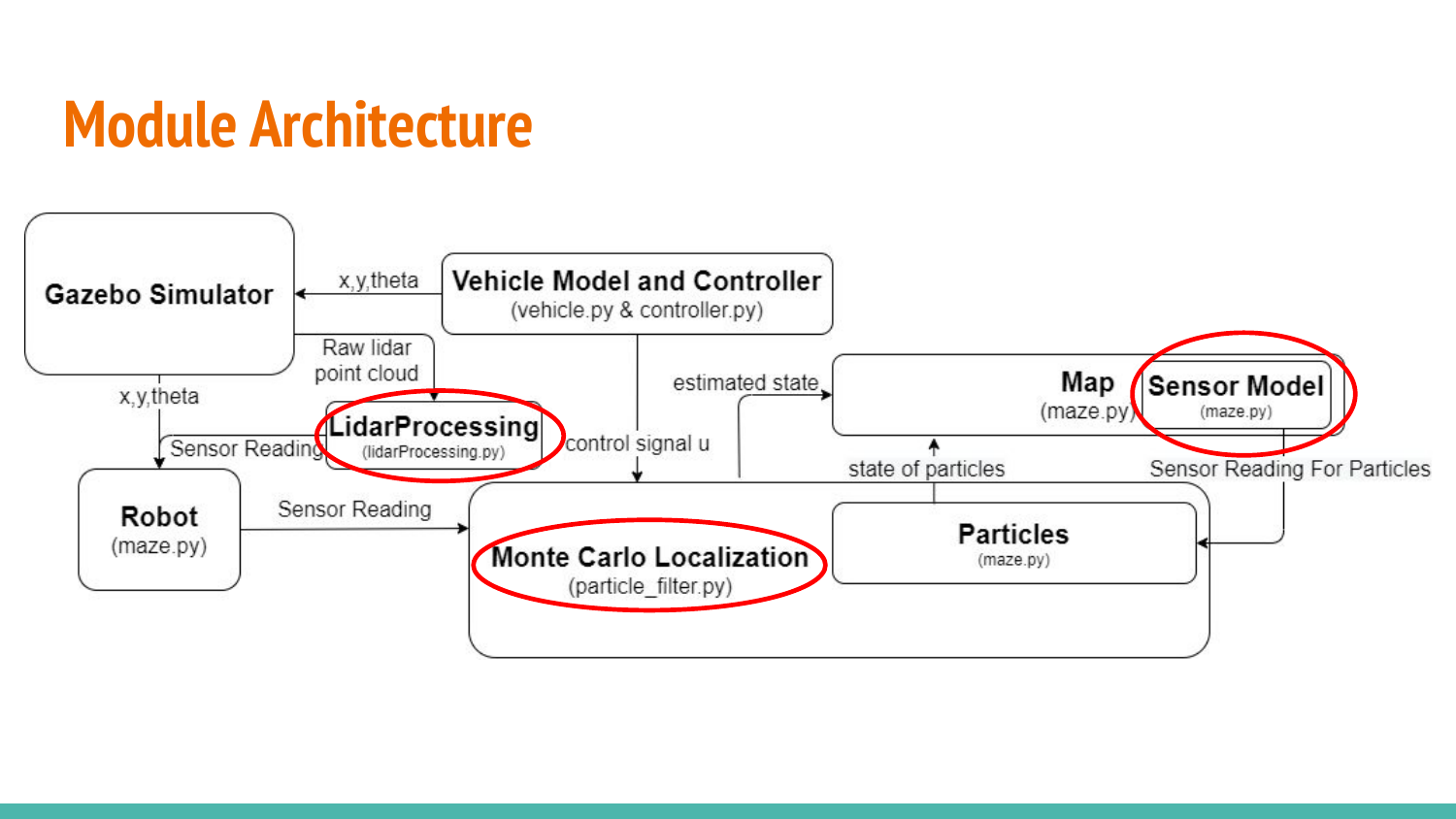#### **Particle Filter: Main Function**

 $X_t = x_t^{[1]}, x_t^{[2]}, \dots x_t^{[M]}$  particles

Algorithm MCL( $X_{t-1}$ ,  $u_t$ ,  $z_t$ , m):  $\overline{X}_{t-1} = X_t = \emptyset$ for all  $m$  in [M] do:  $\Rightarrow x_t^{[m]} = \text{sample\_motion\_model}(u_t x_{t-1}^{[m]})$  $\rightarrow$  w<sub>t</sub><sup>[m]</sup> = measurement\_model( $z_t$ ,  $x_t^{[m],m}$ )  $\longrightarrow \overline{X}_t = \overline{X}_t + \langle x_t^{[m]}, w_t^{[m]} \rangle$ 

end for

for all  $m$  in [M] do:

$$
\sum_{\text{draw } i \text{ with probability } \alpha} w_t^{[i]}
$$
  
add  $x_t^{[i]}$  to  $X_t$   
end for

return  $X_t$ 

while True: sampleMotionModel(p) reading =  $v$ ehicle\_read\_sensor() updateWeight(p, reading)  $p = resampleParticle(p)$ Sample motion model Initialization Propagate particle using state model Measurement Update weight Calculate weight for each particle Estimation Normalize weight

Resampling

def runFilter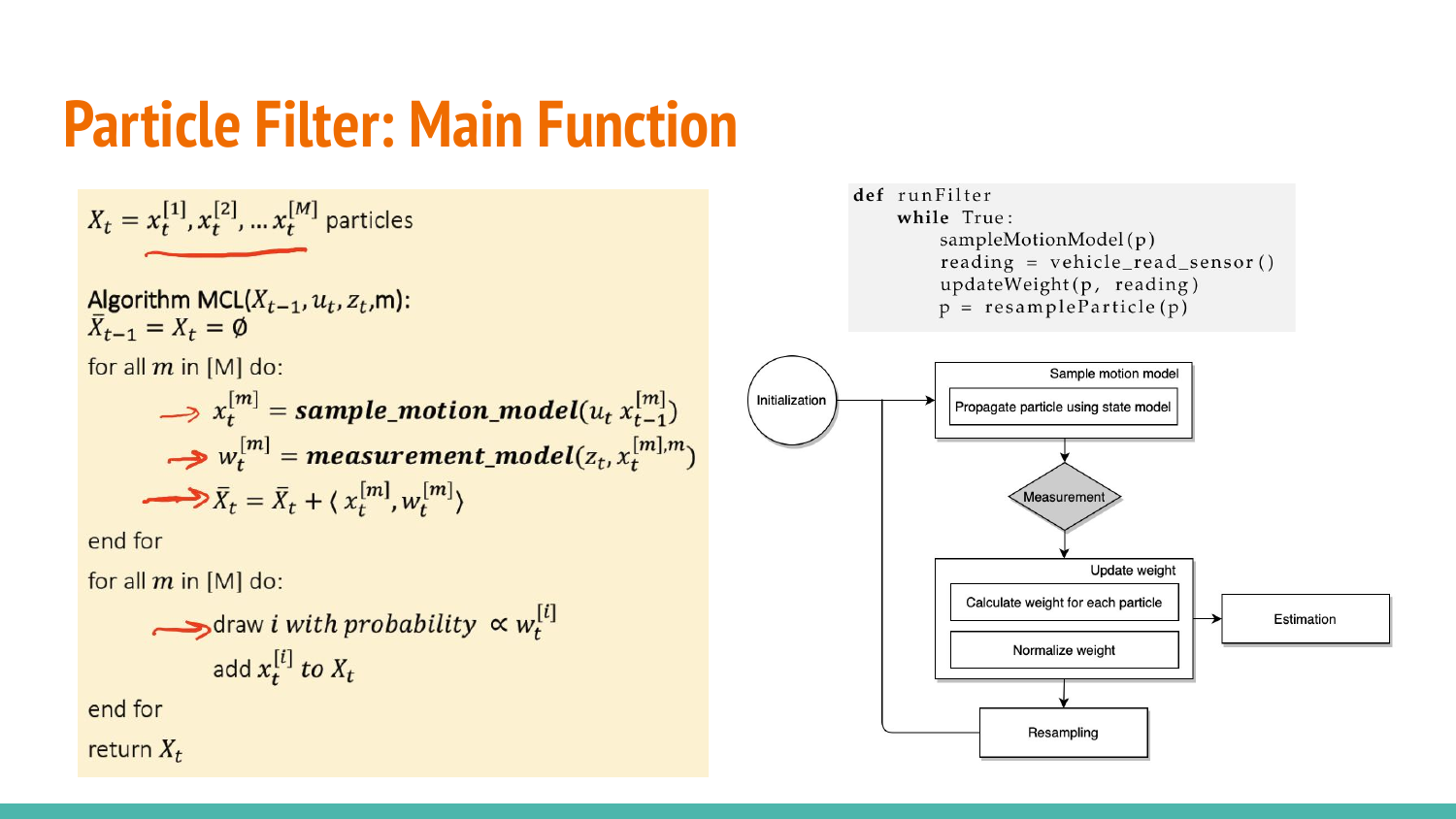# **Sample Motion Model**

- Imagine particles as multiple robots that have the same motion model as the actual robot
- Control: Linear and Angular Velocity
- State: Position and Heading
- From control to state: Integration

 $\dot{x} = v cos(\theta)$  $\dot{y} = v sin(\theta)$  $\theta = \delta$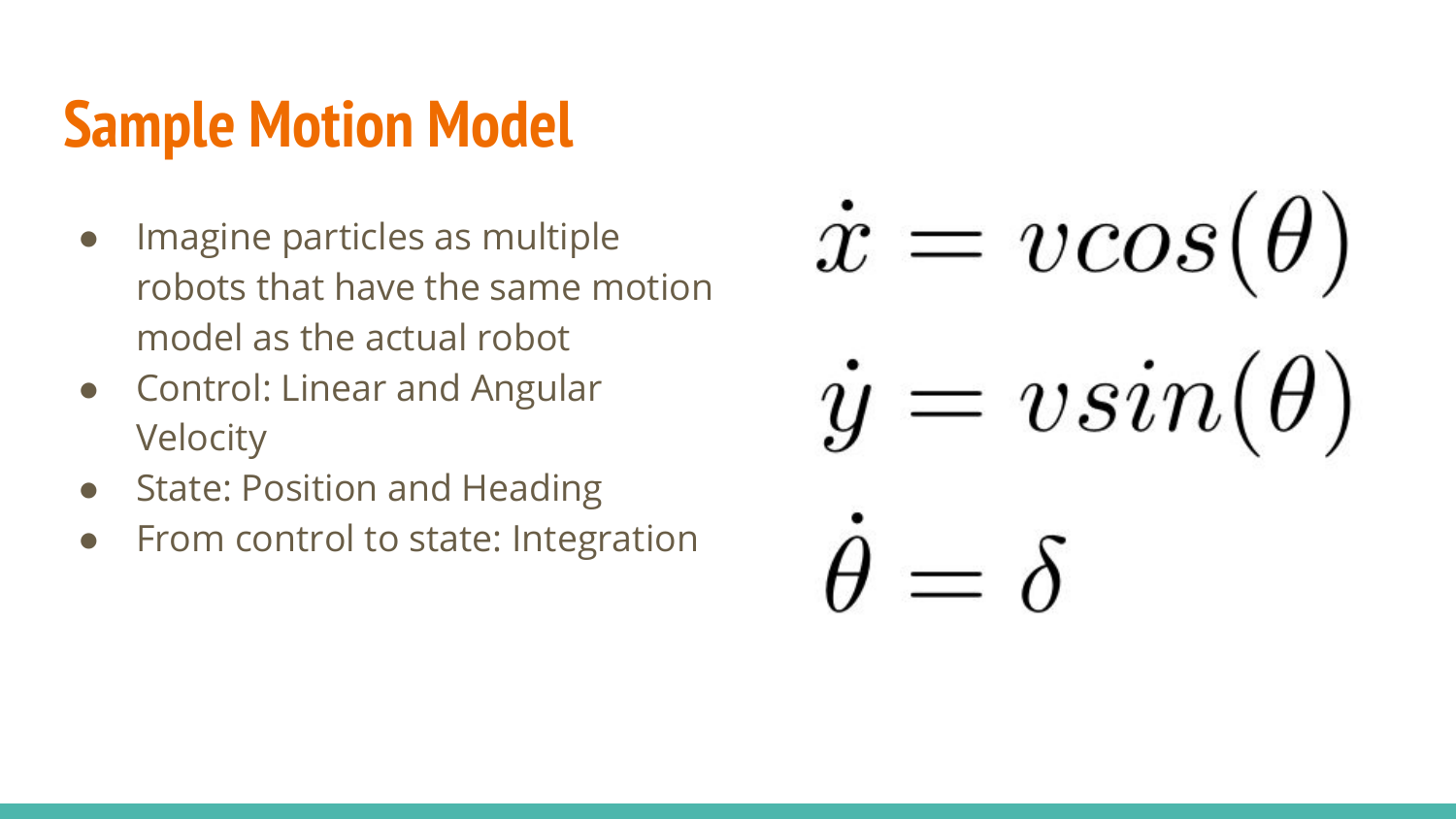# **Integration**

- Basic Idea:  $y == dy * \Delta t$ 
	- Simple
	- Inaccurate
- SciPy ODE Integrator (scipy.integrate.ode)
	- Slightly Slower (Depends on the integrator)
	- Accurate
- How to use?
	- Set initial Value
	- $\circ$  Find f(t, y, ...(controls)) such that dy(t) = f(t, y, ...(controls))
	- Use a list of control signals to update integrator and integrate with respect to t
	- Why a list: Integrator may not be fast enough to synchronize with simulator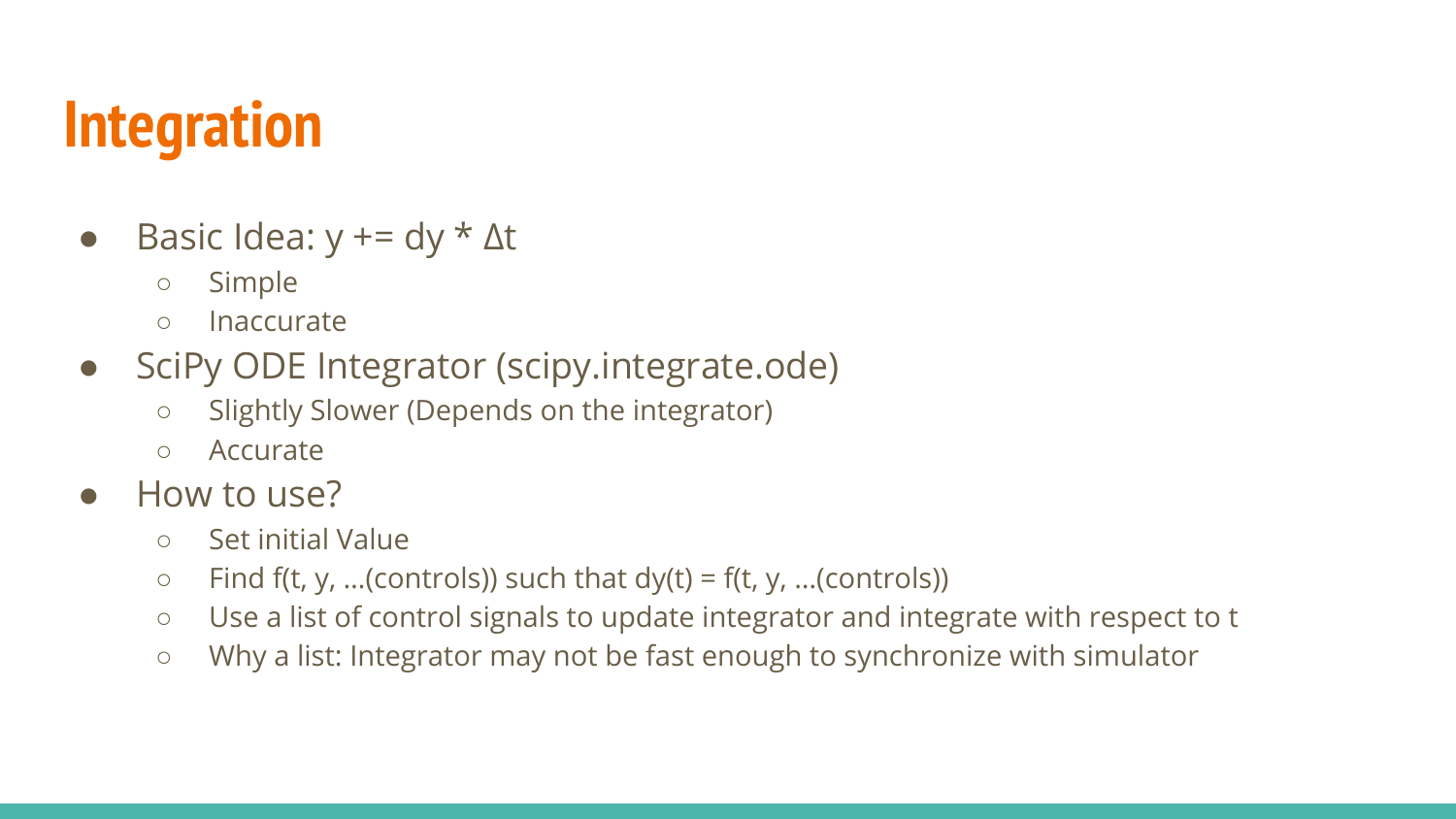# **Integration Tricks**

- All the particles move the same way.
	- Only Initial State is Different
	- ODE is expensive
	- Could you think of a way to apply ODE result on all particles?
- ODE Accuracy v.s. Frequency Trade Off
	- Inaccurate/simple integrator may outperform slower/accurate integrator because it can update and converge faster
	- Sweet Spot: Trial and Error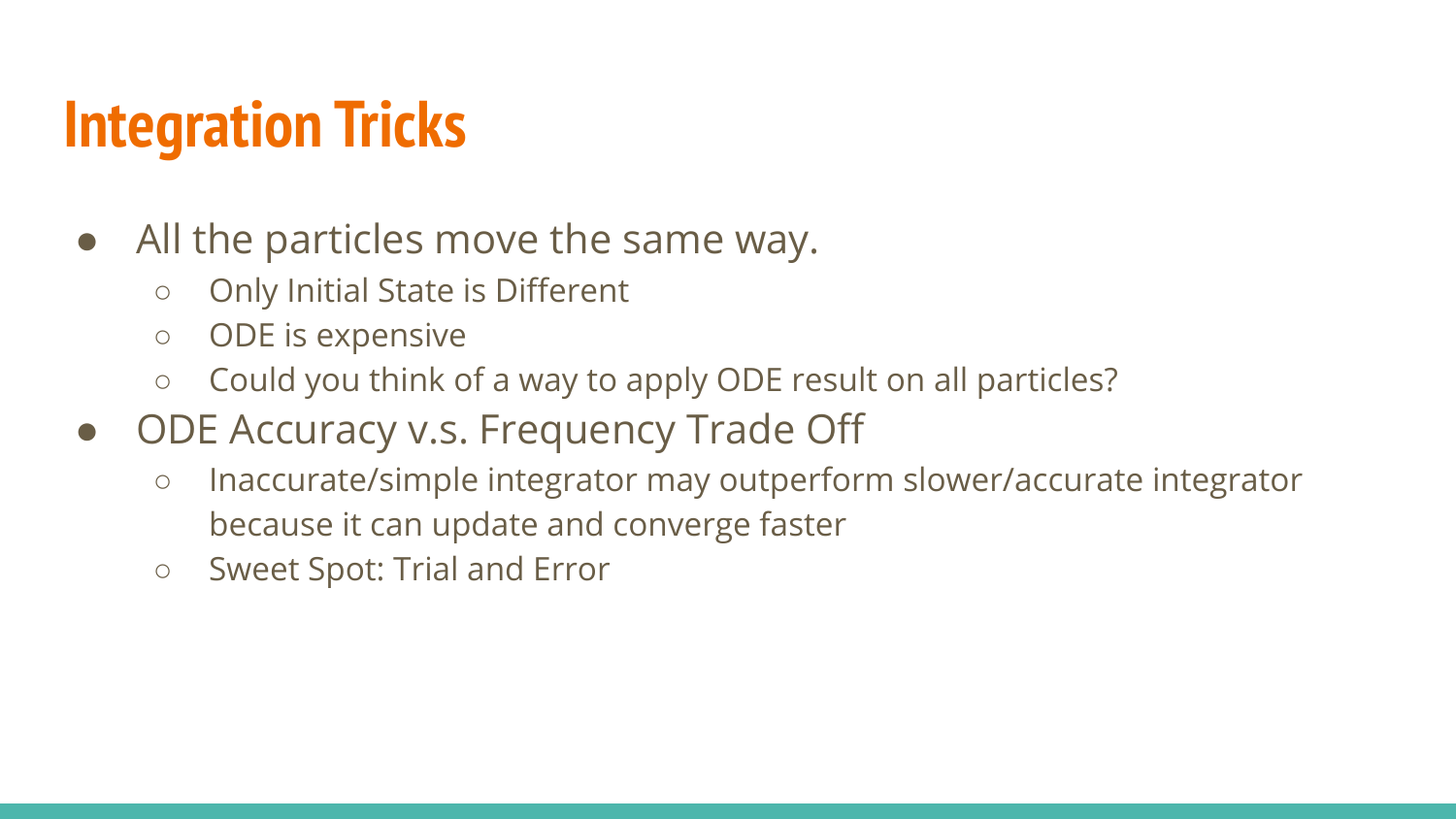#### **Sensor Model: Lidar**

- Lidar: Coupled Distance and Heading Sensor
- Interpretation: 3D Point Cloud (X, Y, Z)
- **Only Want 8 Directions** 
	- Provided: Front/Rear/Left/Right
	- TO-DO:
		- Front-Right/Front-Left/Rear-Right/Rear-Left
- **Conversion** 
	- Filter Points According to Criteria
	- Find Mean of Filtered Points

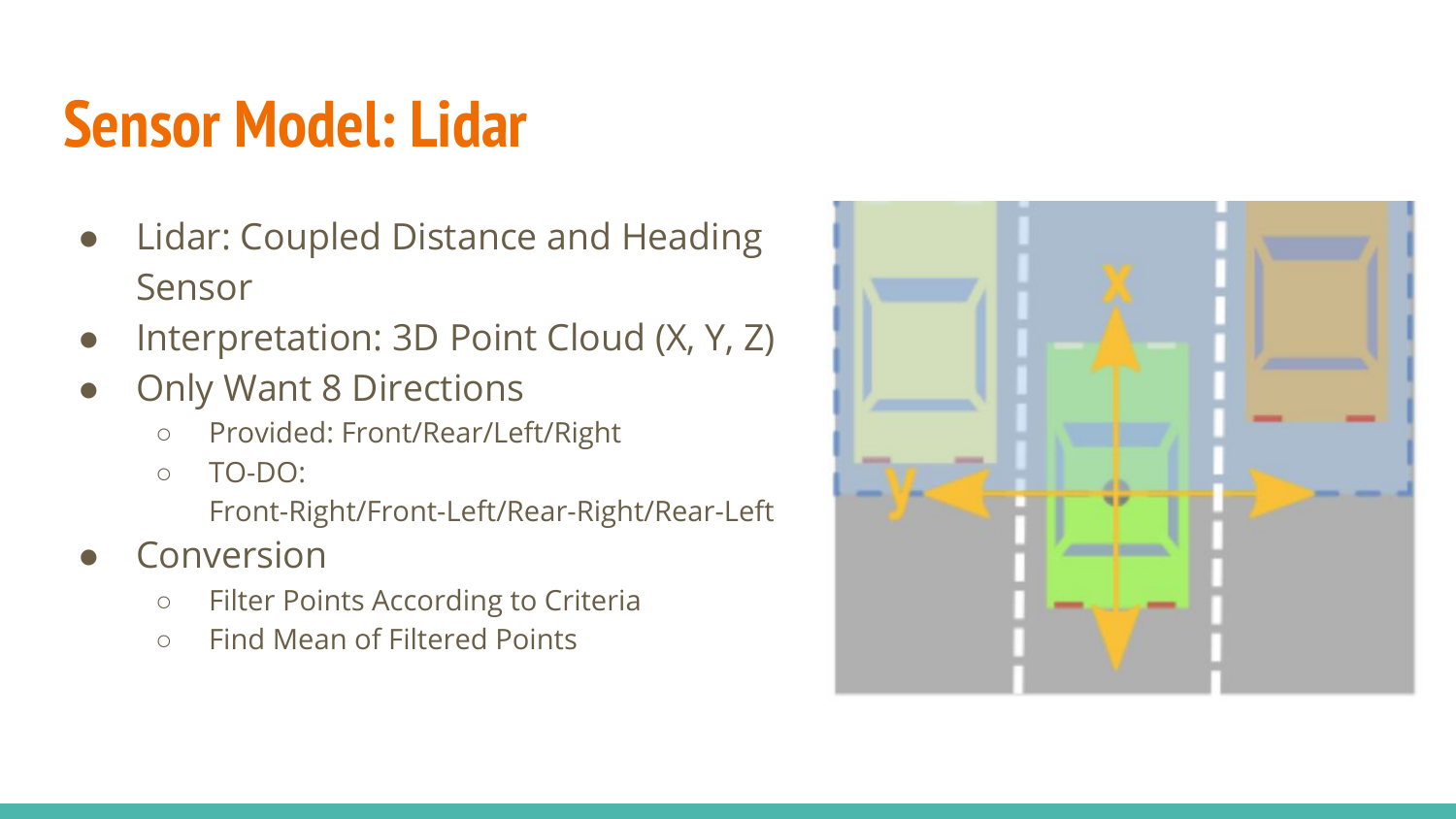#### **Sensor Model: Particles**

- How do we find out the distances in the 8 directions for particles?
	- Shooting rays and see if it hits walls in map
	- Record the distance
- Ray is defined by?
	- Initial Point (Car)
	- Orientation/Heading (?)
- Potential Problems
	- May miss if step is too large
	- Slow: Particle Position Dependent



http://what-when-how.com/advanced-methods-in-comp uter-graphics/collision-detection-advanced-methods-incomputer-graphics-part-6/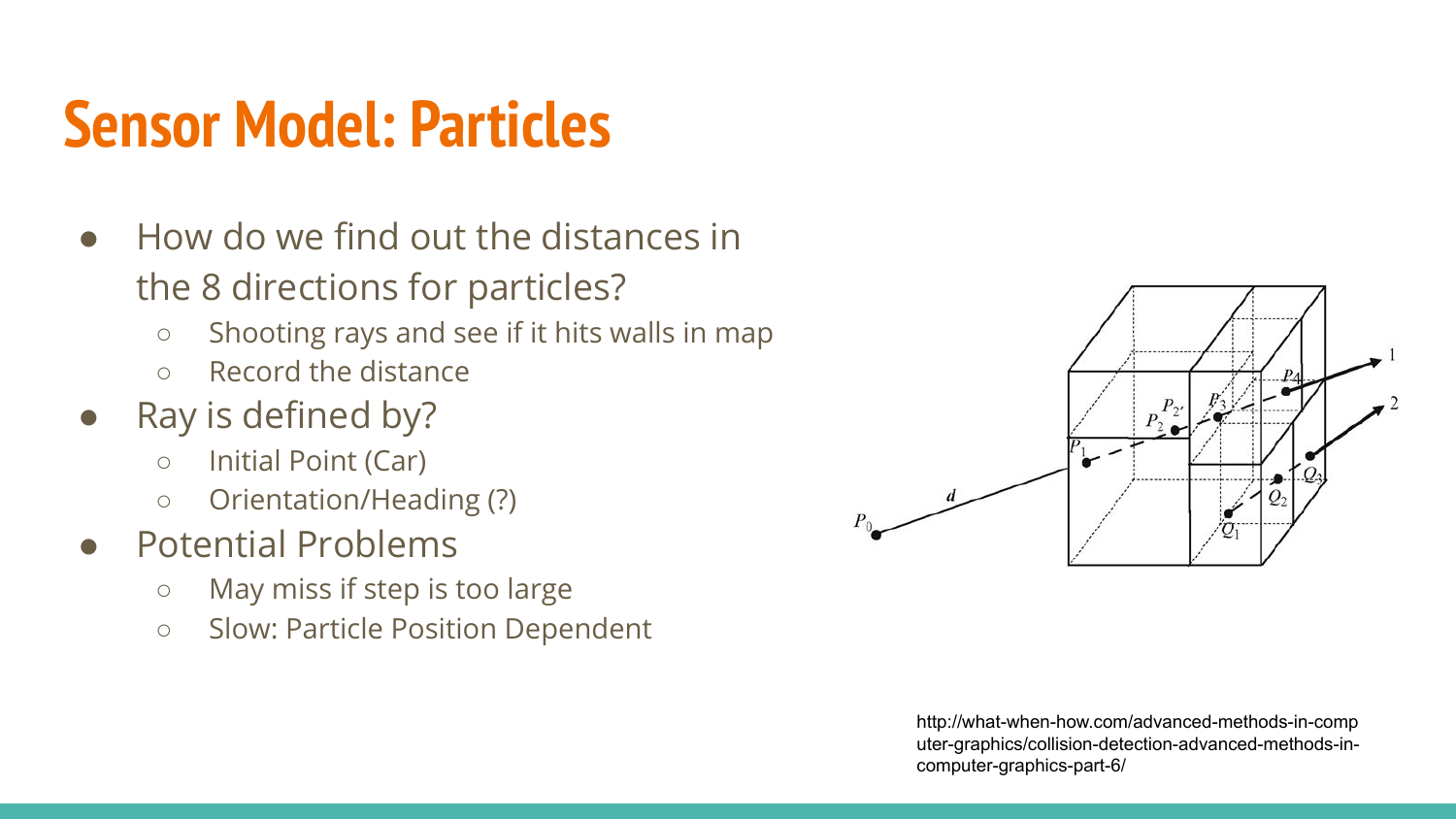# **Sensing Limit**

- Lidar and many other distance sensors have max range.
- In real life, your particle sensor model should reflect the behavior of actual sensor well enough to run the particle filter.
- Sensor limit as parameter
	- Estimation Accuracy
	- Converging Speed
	- Computation cost



https://www.intelrealsense.com/optimizing-the-lidar-cam era-l515-range/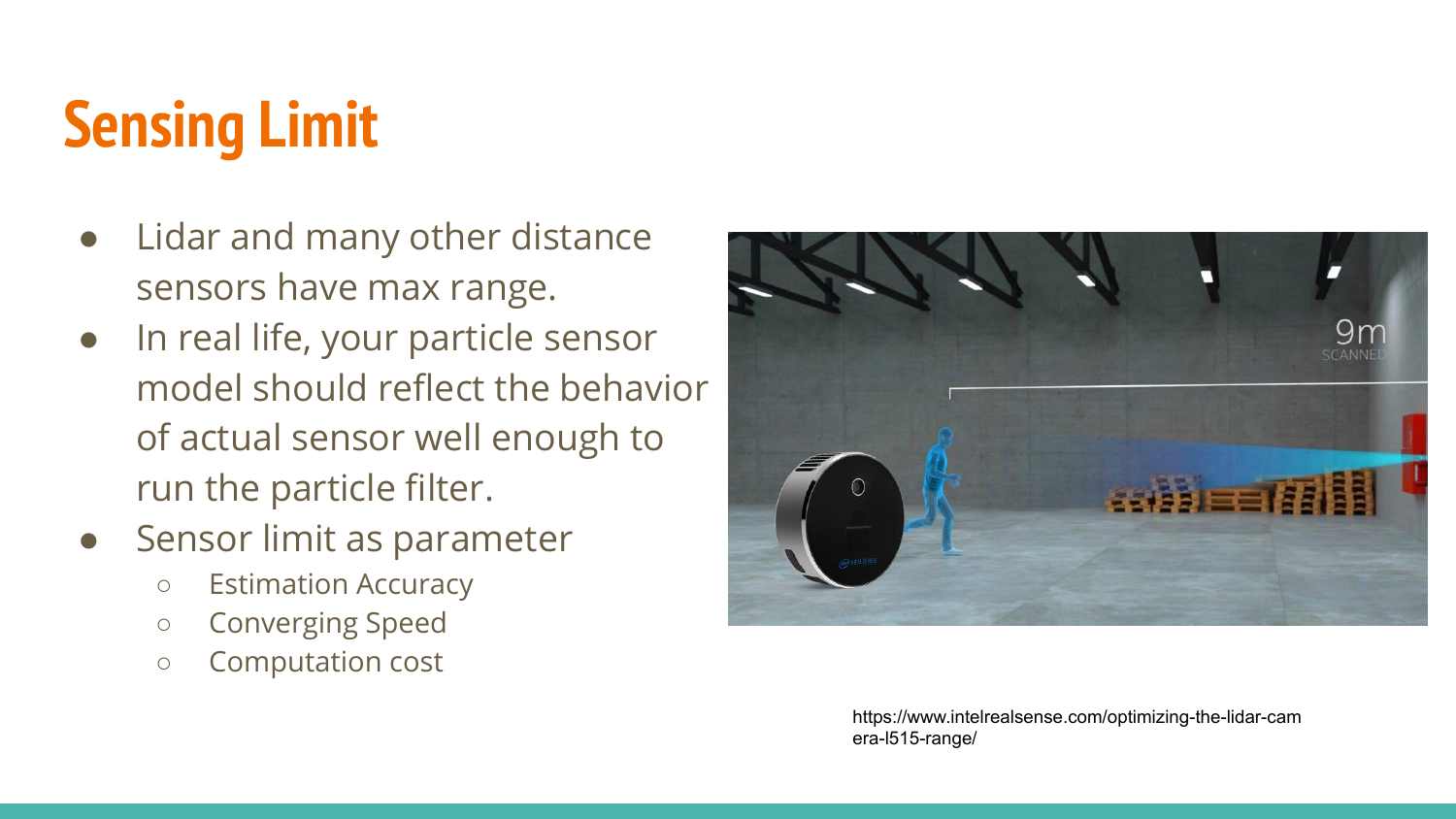# **Update Weight**

- Basic Idea: The Closer the Better
- **Compare** 
	- Sensor Measurement (4 or 8)
	- Sensor Model (4 or 8)
- How? Gaussian Kernel (weight\_gaussian\_kernel)
	- Tune standard deviation
	- Or you can do something different
- Important Notice: Normalize to 1

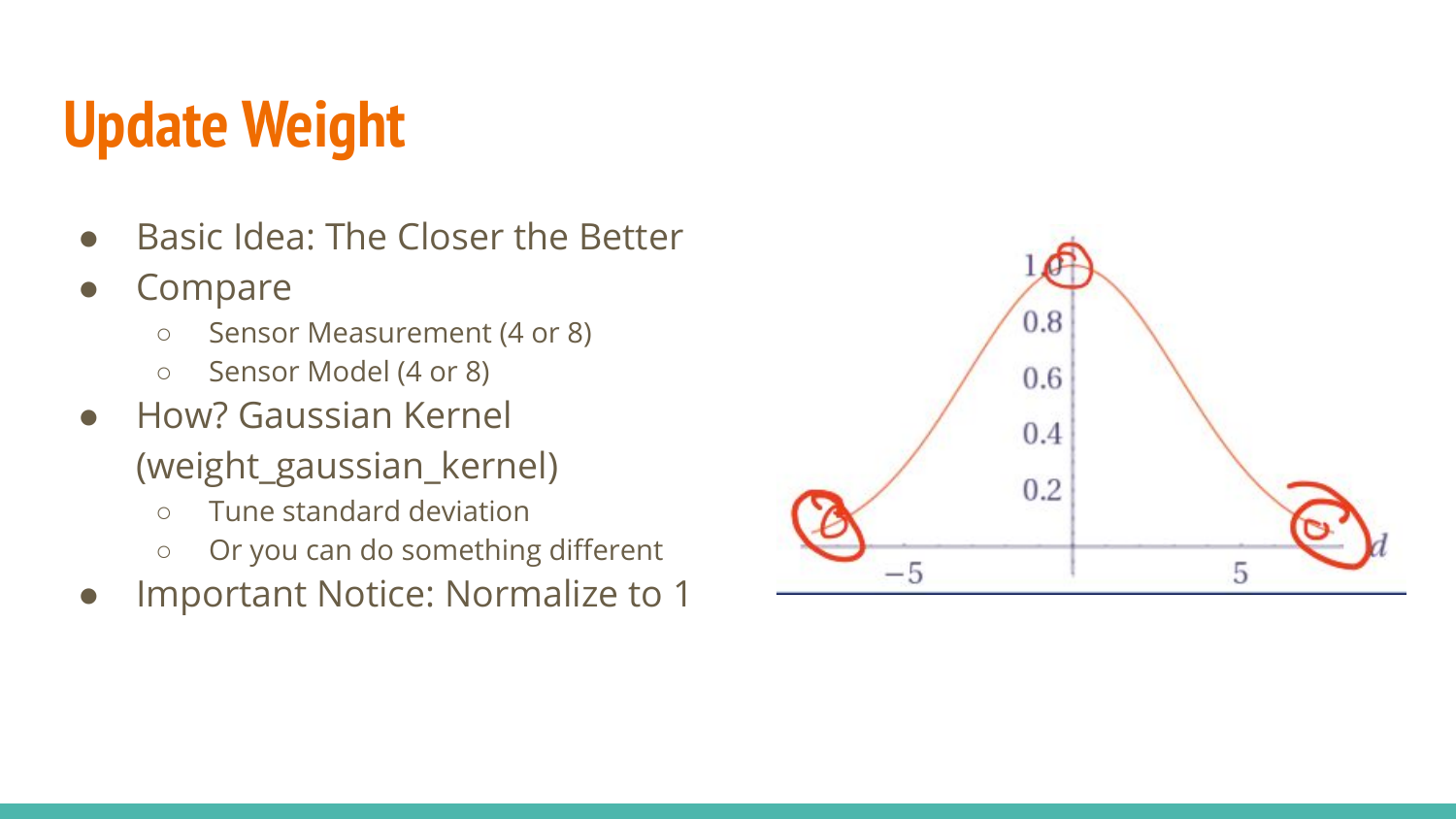# **Resampling Particles**

- Update Belief by Updating Distribution of Particles
- Multinomial Resampling
	- Calculate Cumulative Sum of Weights (Again, normalize to 1 in the previous step)
		- NumPy cumsum
	- Randomly generate a number and determine which range in that cumulative weight array to which the number belongs
		- NumPy searchsorted/ Bisect bisect\_left
	- Which index corresponds to that range? (Think about it)
	- Repeat Until Reach Desired Number of Particles
- There are many other resampling method: check lab manual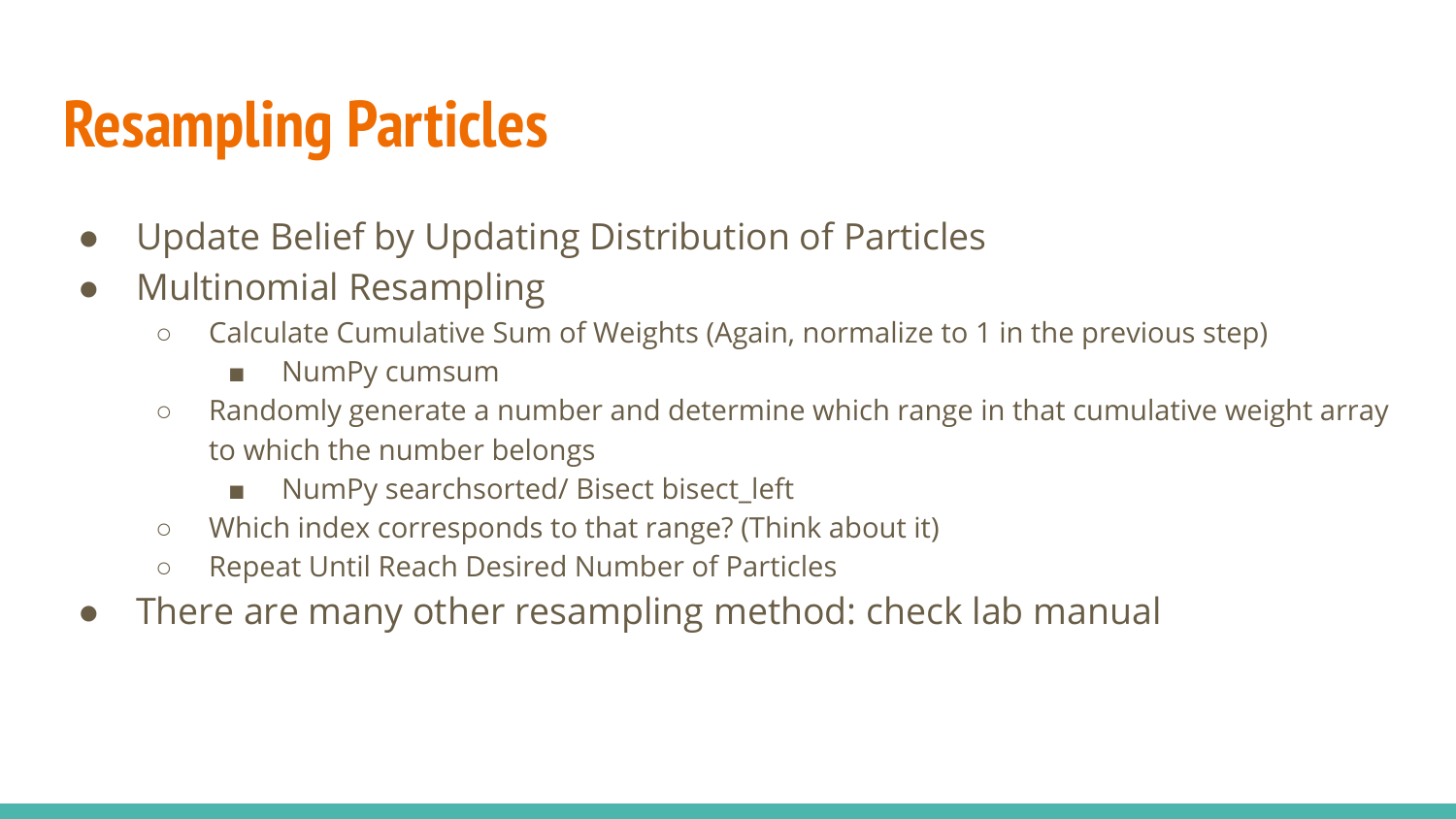#### **Other things to consider...**

- What should you do when particles run inside walls or out of the maze?
- Does motion model perfectly matches simulator? What about noise?
- What if my particle filter converges and suddenly loses track? How should I recover?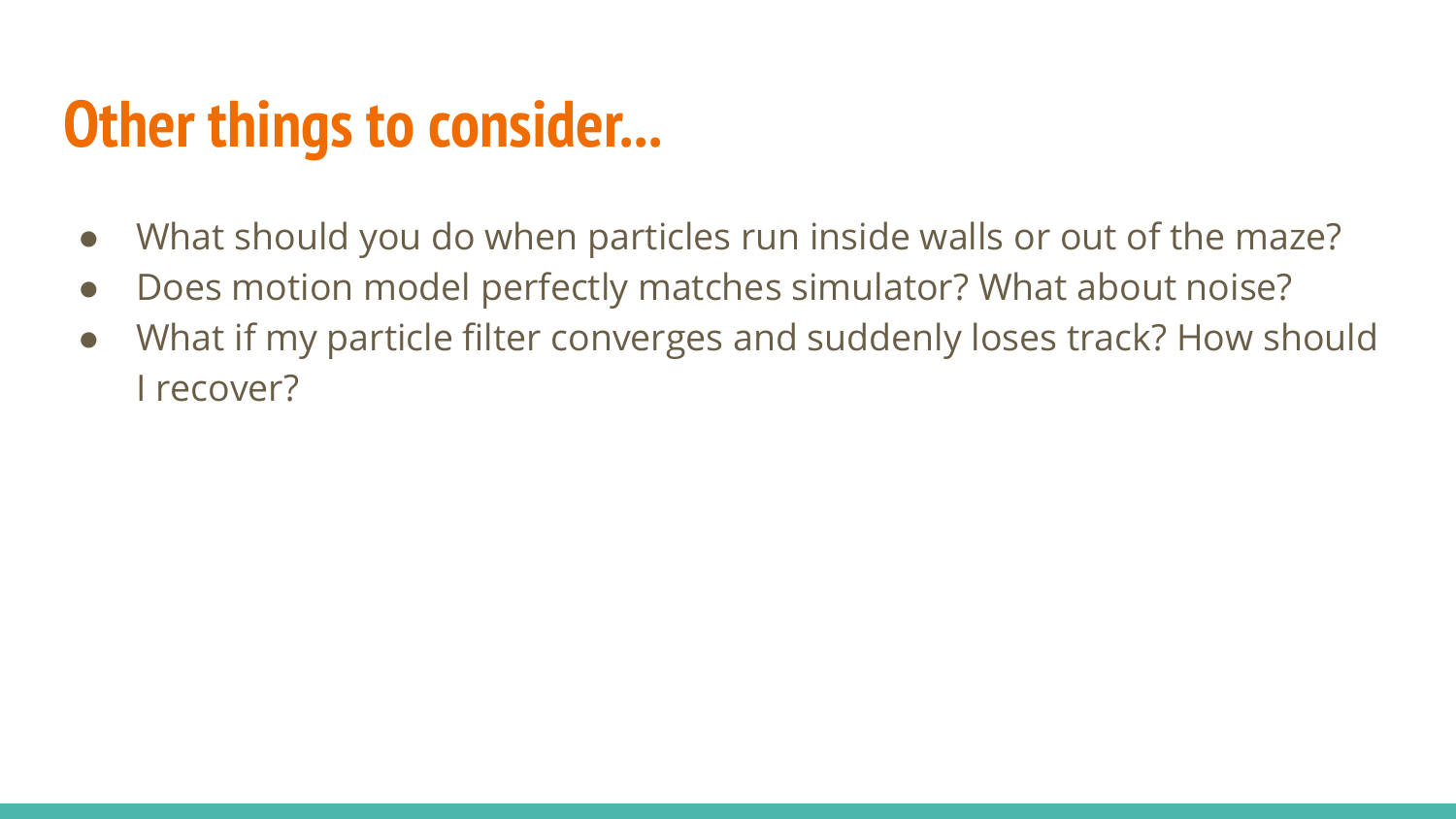#### **Demo**

- Students need to show their particle filter
	- Converges within reasonable number of iterations
	- Closely tracks the position of the vehicle
	- Can extend from 4 directions to 8 directions